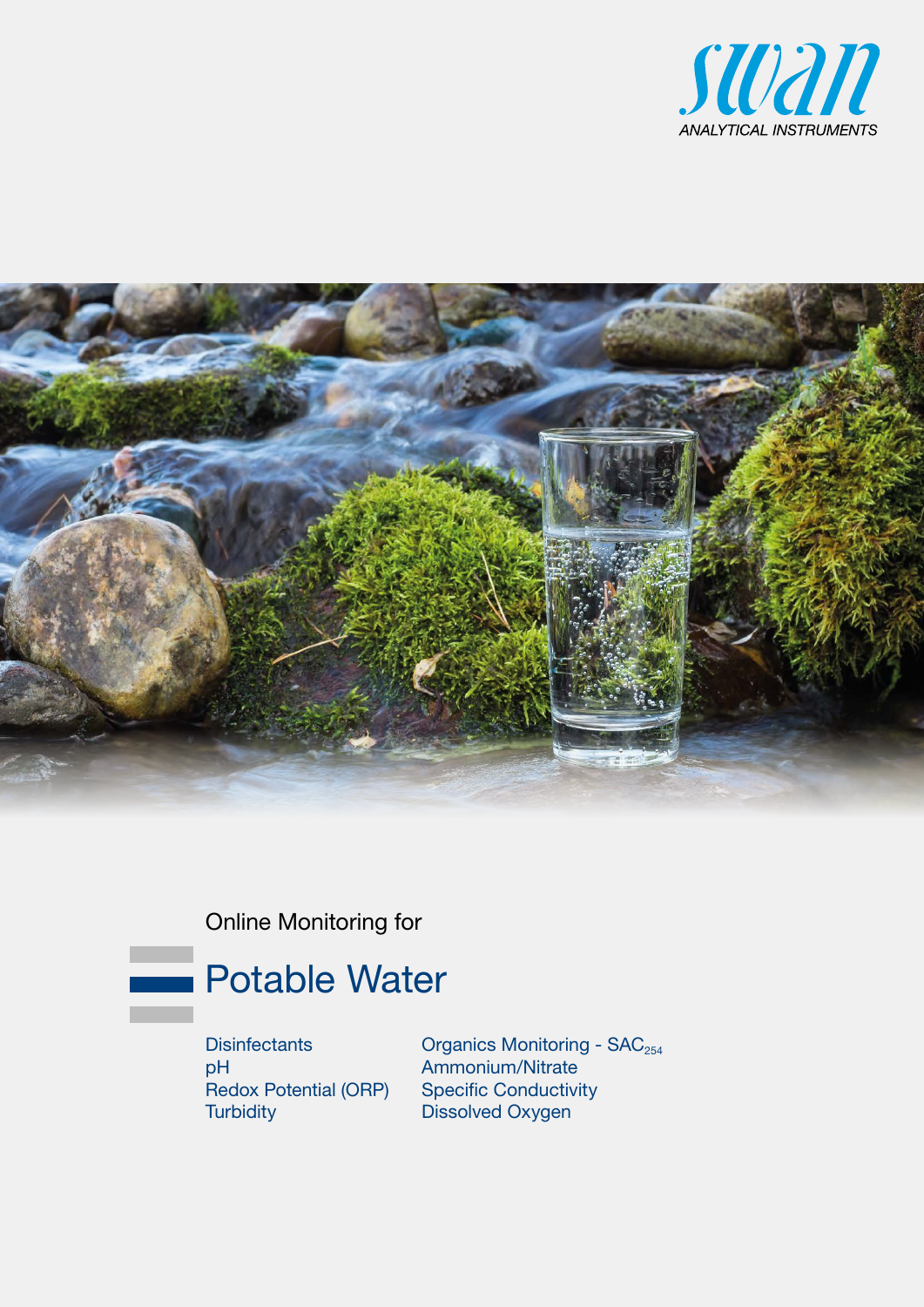# **Disinfectants**



Photometric measurement and control system for disinfectant concentrations

- Conforming with standard DPD-method according to AWWA 4500-Cl G/ EN ISO 7393-2 for free chlorine
- $\blacksquare$  High accuracy and reproduceability due to automatic zero-value calibration
- Reduced maintenance with cleaning module and high tolerance against fouling
- ▶ Free Chlorine 0-5 ppm
- ▶ Chlorine Dioxide 0-6 ppm
- **Ozone** 0-2 ppm



Differentiated photometric determination of chlorine according to AWWA 4500-Cl G / EN ISO 7393-2

- Continuous and simultaneous analysis of free, bound and total chlorine
- Freely adjustable measuring intervals for optimized use of reagents
- **Fast and easy to** use verification with user-friendly solid state standard
- ▶ Free Chlorine 0-5 ppm
- ▶ Bound Chlorine 0-5 ppm
- ▶ Total Chlorine 0-6 ppm



Amperometric measurement and control system for disinfectant concentrations

- $\blacksquare$  Reagent-free low operating costs with durable, membranefree sensor design
- Low maintenance, high zero point stability, improved longevity with automatic sensor cleaning
- Reliable measurements with integrated monitoring of Redox Potential or pH Value (incl. compensation)
- ▶ Free Chlorine 0-5 ppm } Chlorine Dioxide
- 0-3 ppm **Ozone**
- 0-1 ppm





Potentiometric measurement of pH value and/or redox potential (single or dual channel)

- Easy calibration without sensor disassembling
- **Minimized mainte**nance with integrated sensor cleaning
- Integrated temperature measurement and compensation

- } pH Range 1-13 pH ▶ Redox Potential (ORP)
	- -400 bis +1200 mV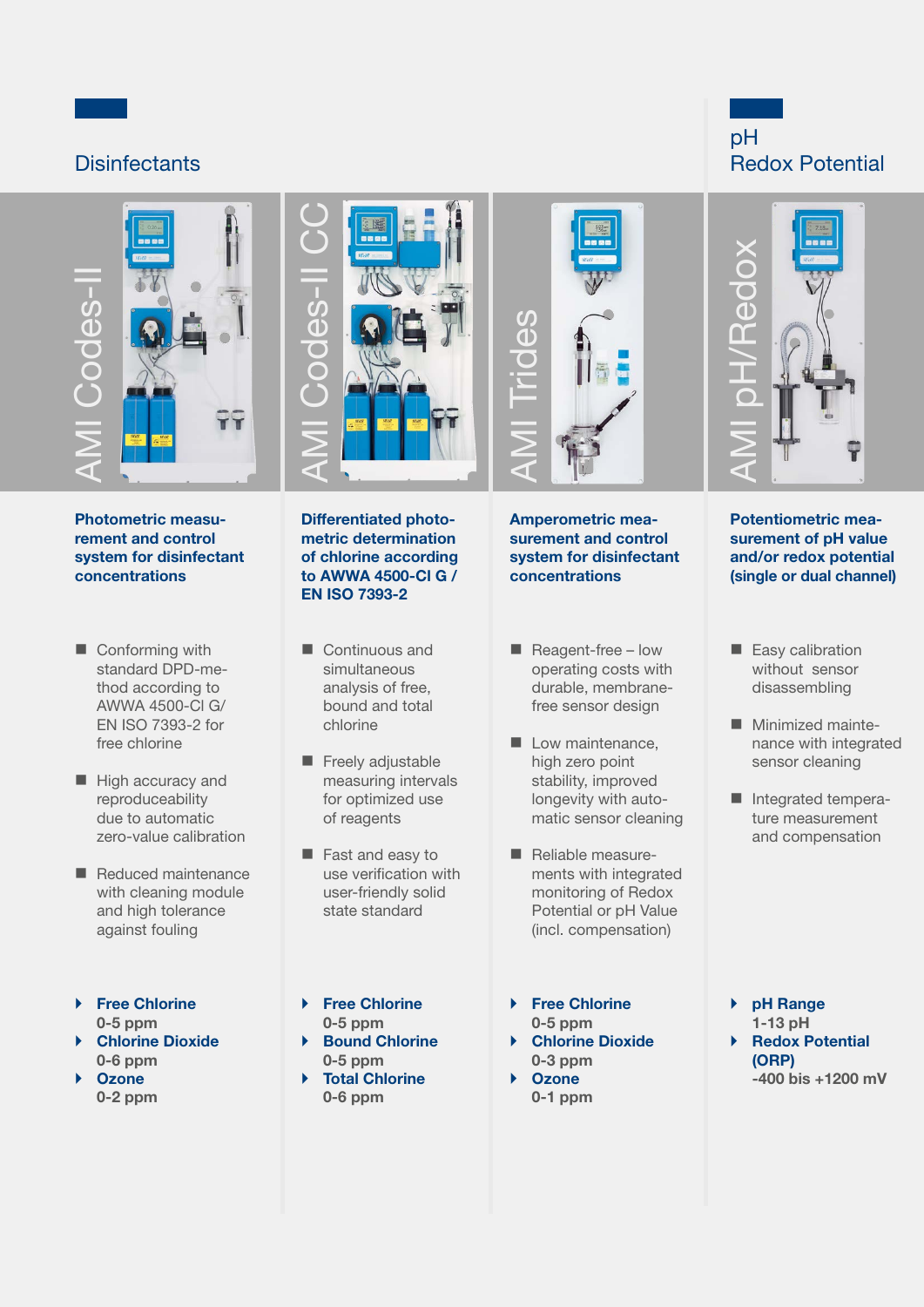# **Turbidity**



Contact-free turbidity measurement; approved alternative method to US EPA 180.1 / ISO 7027

- Heated optics prevent measurement errors and fouling from condensation
- No consumables, no wearing parts, no follow-up costs
- **Automatic measuring** chamber flushing; trouble-free operation without manual intervention
- Fast and easy verification with primary and secondary standard

} Turbidity 0-200 NTU



ISO 7027 compliant determination of turbidity under process pressure conditions

- Sample intake up to 10 bar; no pressure reduction necessary
- **Minimized mainte**nance because of wiper-free operation
- Fast and easy to use verification with primary and secondary standard

**Turbidity** 0-100 NTU



# AMI SAC254

Measurement of UV absorption at 254nm  $(SAC_{254})$  for monitoring of organic contamination

- Dynamic measuring method: Insensitive to fouling with wide measuring range
- Integrated grab sample function
- Correlation with DOC, TOC and other related parameters possible
- Integrated turbidity correction at 550 nm per DIN 38404-3
- } UV Absorption UVA 0-300 m-1
- **UV Transmission** 0-100 %
- ▶ DOC, TOC Concentration ppm





Ion sensitive determination of Ammonium,

- **Low operating** costs due to reagent free operation
- **Minimal mainte**nance due to integrated sensor cleaning
- **Flexibility to monitor** additional parameters with ion sensitive electrodes
- } Ammonium 0-1000 ppm **Nitrate**
- 0-1000 ppm **Fluoride** 0-1000 ppm

Nitrate or Fluoride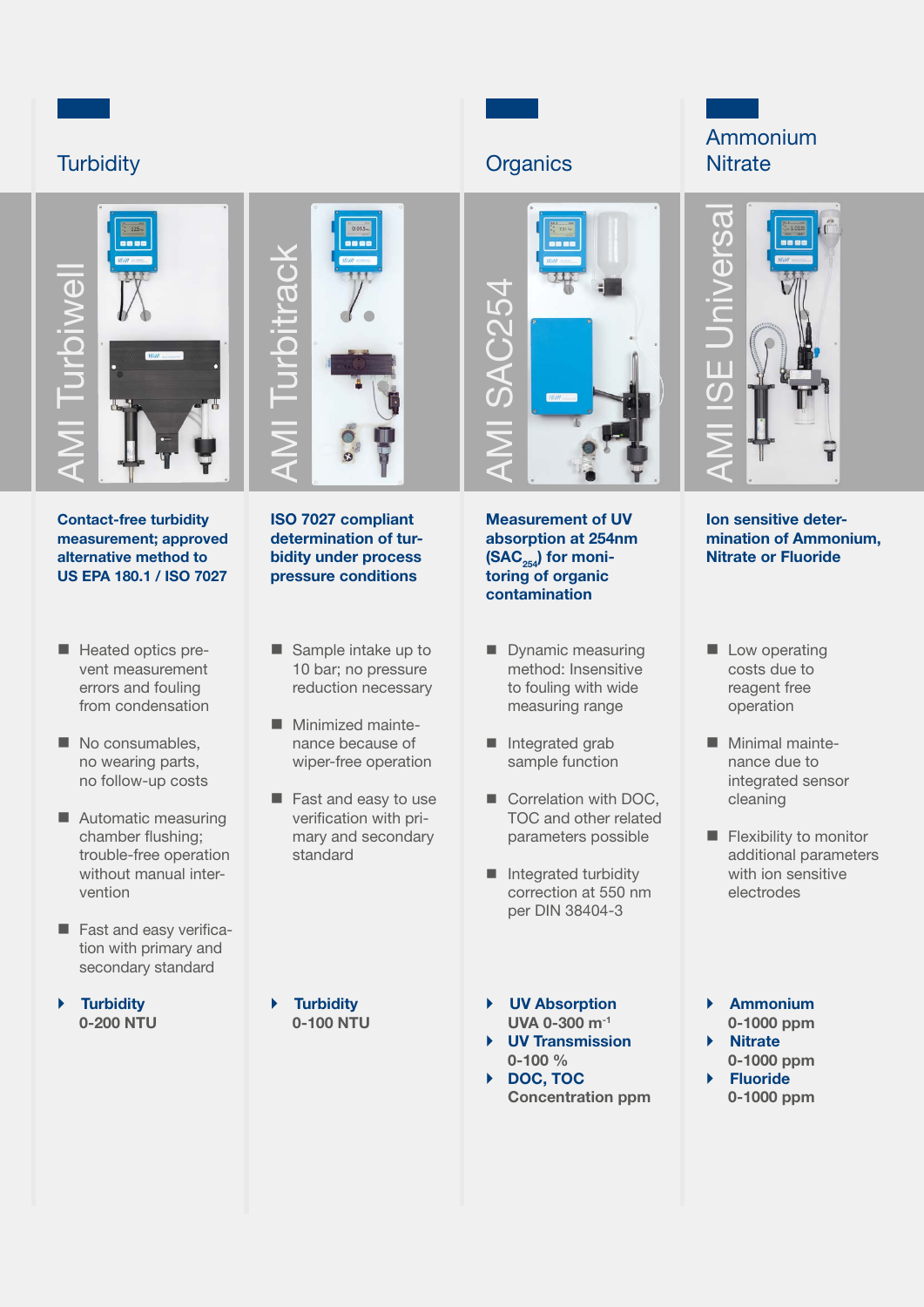# **Specific Conductivity**



Measuring of specific conductivity, TDS or salinity

- $\blacksquare$  Insensitive to fouling due to 4-electrodes principle
- **Measurement of** Salinity as NaCL possible
- Easy calibration without sensor removal
- ▶ Specific Conductivity 0,1 µS/cm-100 mS/cm
- ▶ Salinity (as NaCl) 0-4 % } TDS (Coefficient)
- $0 20$  g/l





Amperometric measurement of dissolved oxygen

- Integrated air pressure and temperature compensations for simple calibration using ambient air
- Long-term stable measuring system with robust electrode for low-priced operation
- Easy to handle membrane and electrolyte exchange
- **Dissolved Oxygen** 0-20 ppm **Saturation** 0-200 %

# Chematest 30/35



Portable kit for disinfectants, cyanuric acid, pH and redox potential measurements. Dust and water protected (IP67), removable cuvette adapter.

- Easy handling, reproducible results due to measurements using liquid reagents (DPD method)
- **Menu-driven user guidance; registration** of users and sampling points
- Comfortable measurement of pH and redox potential (ORP) with external sensors (Chematest 35 only)
- } Chlorine (free, total, combined) 0-10 ppm
- **Chlorine Dioxide** 0-19 ppm
- } Ozone 0-4 ppm
- pH Range (with phenol red) 6.5-8 pH
- ▶ Cyanuric acid 0-100 ppm

via sensor connections (CT35 only):

- pH range 1-13 pH
- } Redox potential (ORP) -400 - +1200mV

Other parameters: see datasheet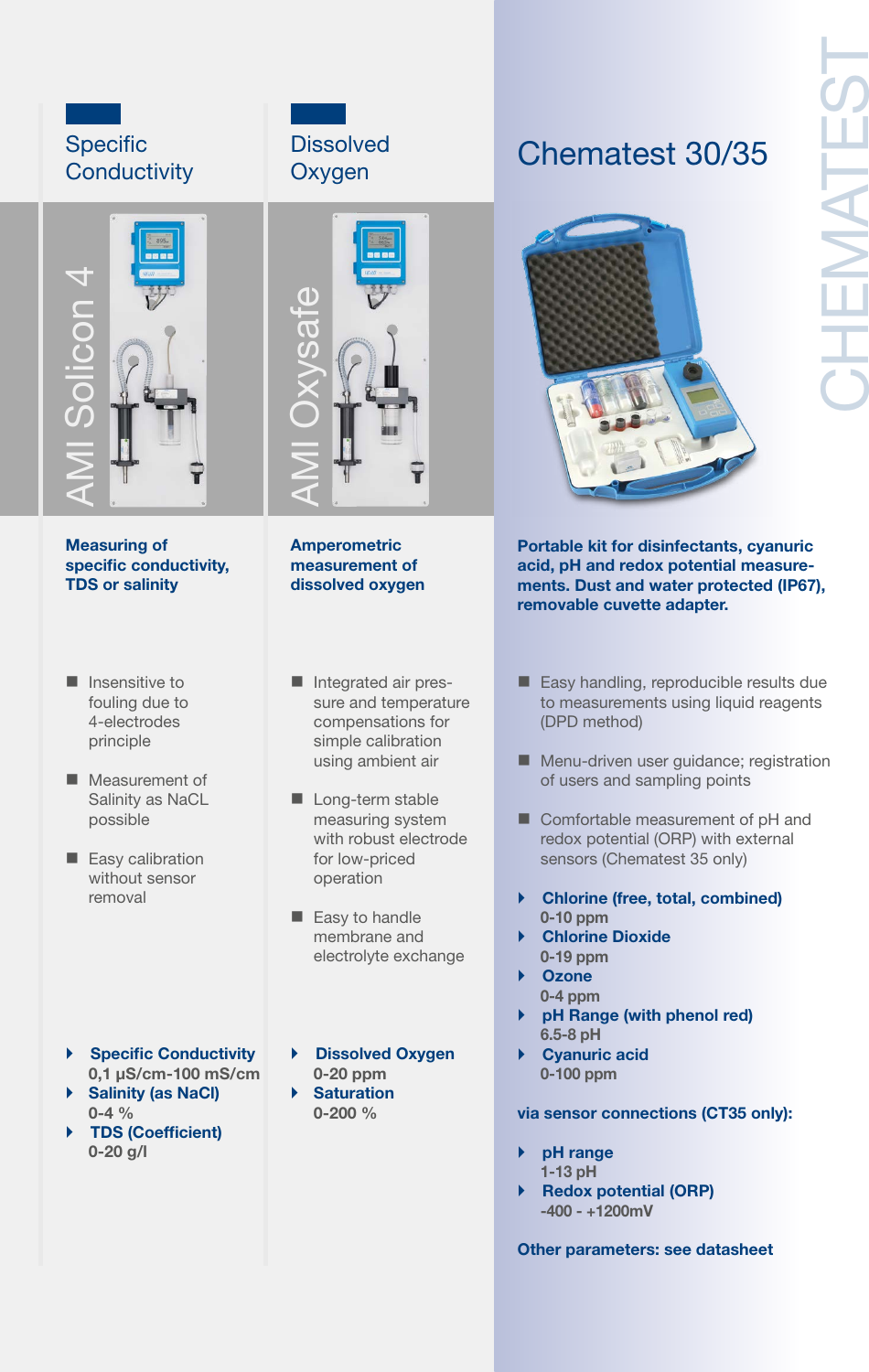Swan Monitor Concept

System Integration

Complete panel-moun-

connections preconfi-

Various communication possibilities with Profibus, Modbus, HART-Protocol, USB-interface and analog output

Simple process engineering with regulation functions (P, PI, PID or PD), relay or analog

output



Swan instruments are delivered as fully functional, ready-to-use instruments. This ensures easy system integration as well as user-friendly operation and maintainability.

Highest standards in development and production assure the instrument quality expected by our customers.

## Service and Maintenance

- ted systems with fluidics gured for quick start up **Uniform menu navigation** for simple operation and maintenance - one transmitter for all instruments
	- Clearly arranged setup of instruments, easy accessability of all components for efficient maintenance
	- Self-explanatory maintenance procedures can be easily performed by the operating company

## Quality Assurance

- Every analyzer is wet bench tested and factory calibrated prior to delivery
- Automatic tracing of reagent charging level and sensor functions by the instrument
- Integrated flow control for validity check